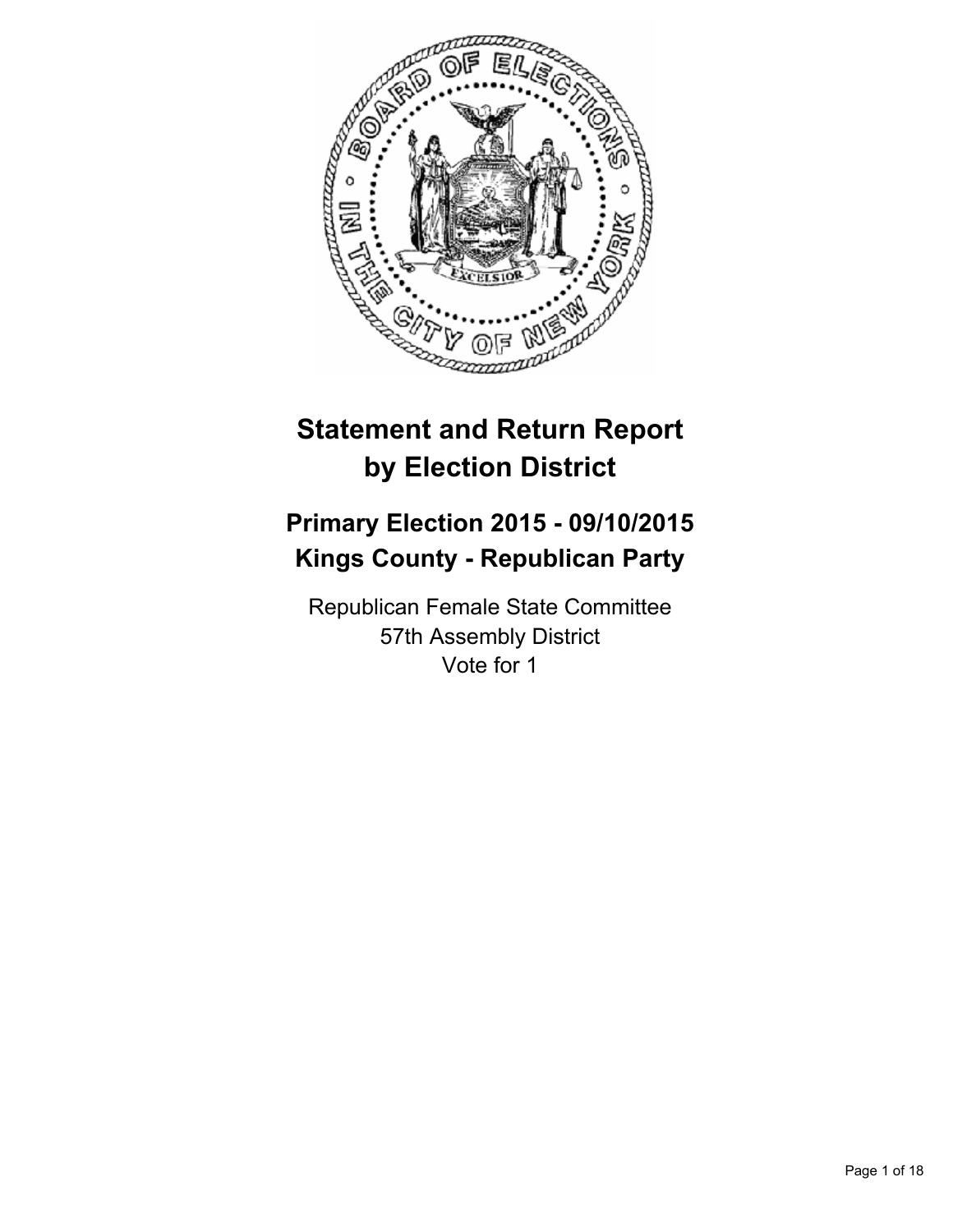

| PUBLIC COUNTER                                           |   |
|----------------------------------------------------------|---|
| ABSENTEE/MILITARY                                        | 0 |
| AFFIDAVIT                                                | 0 |
| <b>Total Ballots</b>                                     |   |
| Less - Inapplicable Federal/Special Presidential Ballots | 0 |
| <b>Total Applicable Ballots</b>                          |   |
| <b>MARILYN MILLER</b>                                    | 0 |
| LOIS C. VOYTICKY                                         |   |
| Total Votes                                              |   |

#### **002/57**

| PUBLIC COUNTER                                           |   |
|----------------------------------------------------------|---|
| ABSENTEE/MILITARY                                        | 0 |
| AFFIDAVIT                                                | 0 |
| <b>Total Ballots</b>                                     |   |
| Less - Inapplicable Federal/Special Presidential Ballots | 0 |
| <b>Total Applicable Ballots</b>                          |   |
| MARILYN MILLER                                           | 0 |
| LOIS C. VOYTICKY                                         |   |
| Total Votes                                              |   |
|                                                          |   |

# **003/57 COMBINED into: 001/57**

## **004/57 COMBINED into: 002/57**

#### **005/57 COMBINED into: 094/57**

| <b>PUBLIC COUNTER</b>                                    | 6 |
|----------------------------------------------------------|---|
| ABSENTEE/MILITARY                                        | 0 |
| AFFIDAVIT                                                | 0 |
| <b>Total Ballots</b>                                     | 6 |
| Less - Inapplicable Federal/Special Presidential Ballots | 0 |
| <b>Total Applicable Ballots</b>                          | 6 |
| <b>MARILYN MILLER</b>                                    |   |
| LOIS C. VOYTICKY                                         | 3 |
| <b>Total Votes</b>                                       | 4 |
| Unrecorded                                               | 2 |
| 007/57 COMBINED into: 006/57                             |   |
| 008/57 COMBINED into: 006/57                             |   |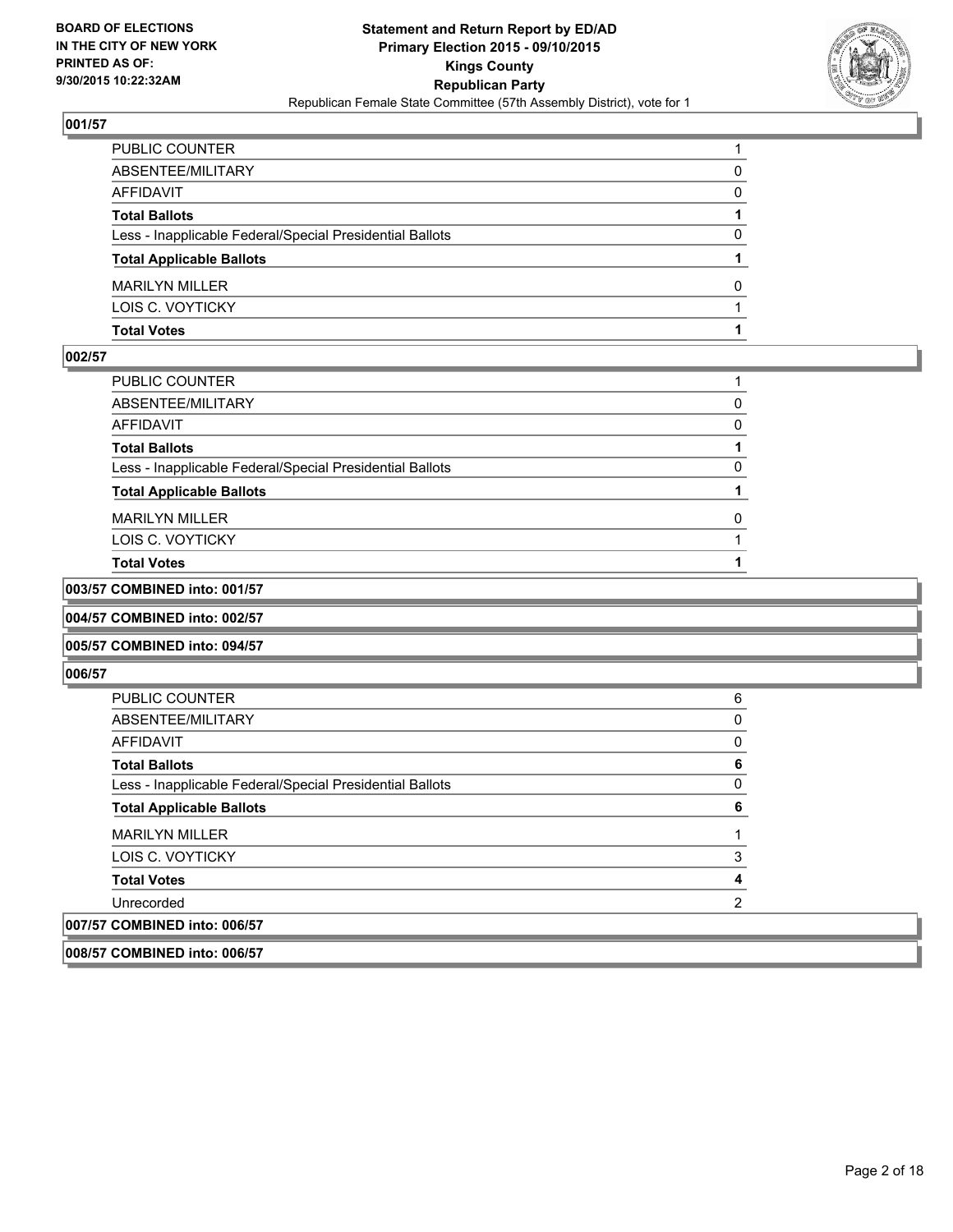

| PUBLIC COUNTER                                           |              |
|----------------------------------------------------------|--------------|
| ABSENTEE/MILITARY                                        | 0            |
| <b>AFFIDAVIT</b>                                         | $\Omega$     |
| <b>Total Ballots</b>                                     |              |
| Less - Inapplicable Federal/Special Presidential Ballots | 0            |
| <b>Total Applicable Ballots</b>                          |              |
| <b>MARILYN MILLER</b>                                    | <sup>0</sup> |
| LOIS C. VOYTICKY                                         |              |
| <b>Total Votes</b>                                       |              |
|                                                          |              |

#### **010/57 COMBINED into: 009/57**

#### **011/57 COMBINED into: 009/57**

#### **012/57**

| PUBLIC COUNTER                                           |   |
|----------------------------------------------------------|---|
| ABSENTEE/MILITARY                                        |   |
| <b>AFFIDAVIT</b>                                         |   |
| <b>Total Ballots</b>                                     |   |
| Less - Inapplicable Federal/Special Presidential Ballots | n |
| <b>Total Applicable Ballots</b>                          |   |
| <b>MARILYN MILLER</b>                                    |   |
| LOIS C. VOYTICKY                                         | ຈ |
| <b>Total Votes</b>                                       |   |
|                                                          |   |

#### **013/57 COMBINED into: 012/57**

**014/57 COMBINED into: 025/57**

#### **015/57 COMBINED into: 024/57**

#### **016/57**

| A                                                        |   |
|----------------------------------------------------------|---|
| <b>Total Votes</b>                                       | 5 |
| LOIS C. VOYTICKY                                         | 4 |
| <b>MARILYN MILLER</b>                                    |   |
| <b>Total Applicable Ballots</b>                          | 5 |
| Less - Inapplicable Federal/Special Presidential Ballots | 0 |
| <b>Total Ballots</b>                                     | 5 |
| AFFIDAVIT                                                | 0 |
| ABSENTEE/MILITARY                                        | 0 |
| <b>PUBLIC COUNTER</b>                                    | 5 |

# **017/57 COMBINED into: 016/57**

**018/57 COMBINED into: 032/57**

## **019/57 COMBINED into: 022/57**

**020/57 COMBINED into: 097/57**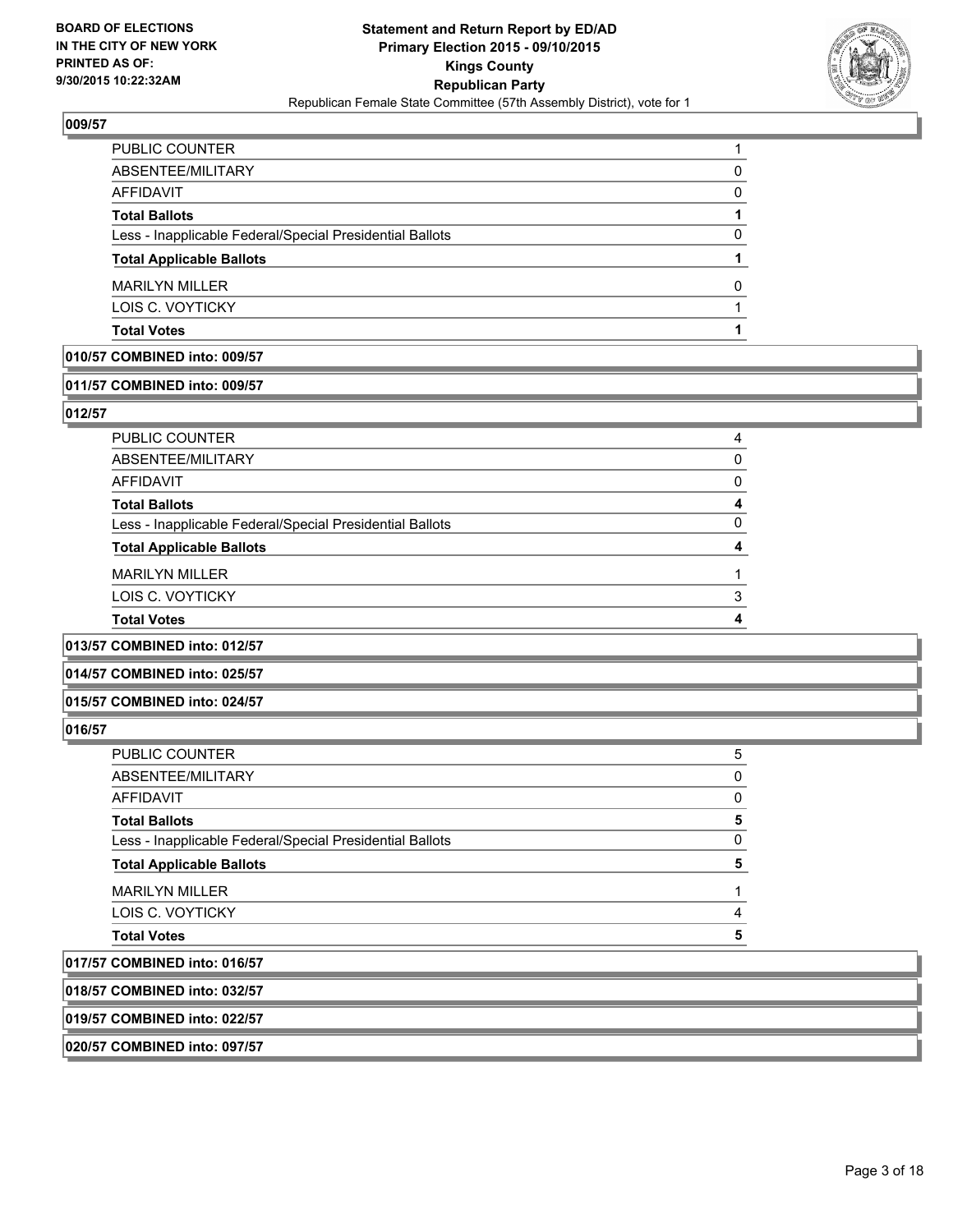

| PUBLIC COUNTER                                           | 0            |
|----------------------------------------------------------|--------------|
| ABSENTEE/MILITARY                                        | 0            |
| AFFIDAVIT                                                | $\mathbf{0}$ |
| <b>Total Ballots</b>                                     | 0            |
| Less - Inapplicable Federal/Special Presidential Ballots | $\Omega$     |
| <b>Total Applicable Ballots</b>                          | $\mathbf{0}$ |
| <b>MARILYN MILLER</b>                                    | 0            |
| LOIS C. VOYTICKY                                         | $\Omega$     |
| Total Votes                                              | $\mathbf{0}$ |

#### **022/57**

| PUBLIC COUNTER                                           |   |
|----------------------------------------------------------|---|
| ABSENTEE/MILITARY                                        | 0 |
| <b>AFFIDAVIT</b>                                         | 0 |
| <b>Total Ballots</b>                                     |   |
| Less - Inapplicable Federal/Special Presidential Ballots | 0 |
| <b>Total Applicable Ballots</b>                          |   |
| <b>MARILYN MILLER</b>                                    | 0 |
| LOIS C. VOYTICKY                                         |   |
| <b>Total Votes</b>                                       |   |

### **023/57 COMBINED into: 033/57**

#### **024/57**

| <b>PUBLIC COUNTER</b>                                    |  |
|----------------------------------------------------------|--|
| ABSENTEE/MILITARY                                        |  |
| AFFIDAVIT                                                |  |
| <b>Total Ballots</b>                                     |  |
| Less - Inapplicable Federal/Special Presidential Ballots |  |
| <b>Total Applicable Ballots</b>                          |  |
| <b>MARILYN MILLER</b>                                    |  |
| LOIS C. VOYTICKY                                         |  |
| <b>Total Votes</b>                                       |  |

**025/57** 

| <b>PUBLIC COUNTER</b>                                    |   |
|----------------------------------------------------------|---|
| ABSENTEE/MILITARY                                        |   |
| AFFIDAVIT                                                |   |
| <b>Total Ballots</b>                                     | 0 |
| Less - Inapplicable Federal/Special Presidential Ballots | 0 |
| <b>Total Applicable Ballots</b>                          | 0 |
| <b>MARILYN MILLER</b>                                    |   |
| LOIS C. VOYTICKY                                         |   |
| <b>Total Votes</b>                                       |   |
| 026/57 COMBINED into: 043/57                             |   |

**027/57 COMBINED into: 044/57**

**028/57 COMBINED into: 044/57**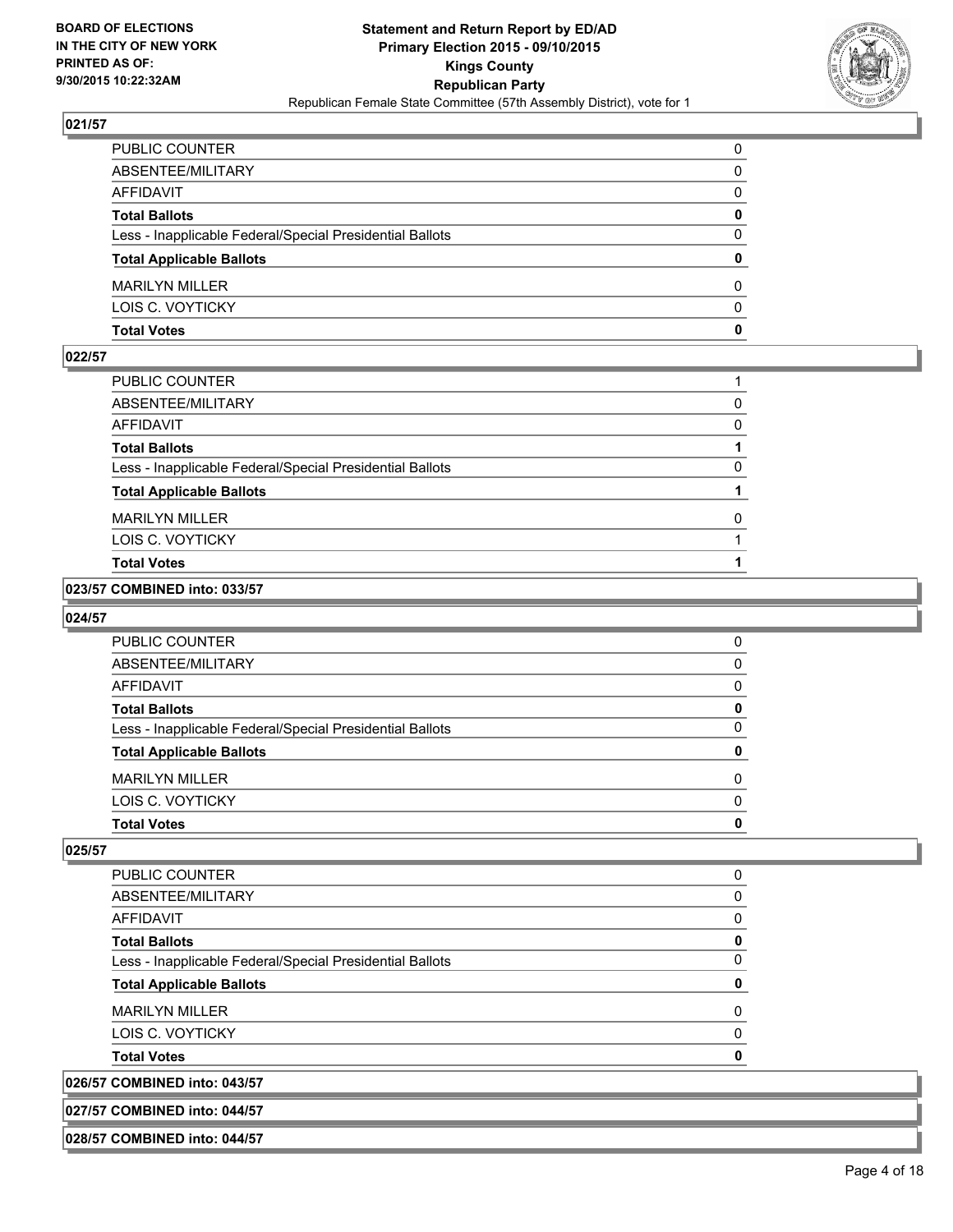

#### **029/57 COMBINED into: 095/57**

#### **030/57 COMBINED into: 032/57**

#### **031/57 COMBINED into: 033/57**

#### **032/57**

| PUBLIC COUNTER                                           | 2 |
|----------------------------------------------------------|---|
| ABSENTEE/MILITARY                                        | 0 |
| <b>AFFIDAVIT</b>                                         | 0 |
| <b>Total Ballots</b>                                     | 2 |
| Less - Inapplicable Federal/Special Presidential Ballots | 0 |
| <b>Total Applicable Ballots</b>                          | 2 |
| <b>MARILYN MILLER</b>                                    | 0 |
| LOIS C. VOYTICKY                                         | 2 |
| <b>Total Votes</b>                                       | 2 |
|                                                          |   |

#### **033/57**

| <b>Total Votes</b>                                       | 0            |
|----------------------------------------------------------|--------------|
| LOIS C. VOYTICKY                                         | $\Omega$     |
| <b>MARILYN MILLER</b>                                    | $\Omega$     |
| <b>Total Applicable Ballots</b>                          | $\mathbf{0}$ |
| Less - Inapplicable Federal/Special Presidential Ballots | 0            |
| <b>Total Ballots</b>                                     | 0            |
| AFFIDAVIT                                                | $\Omega$     |
| ABSENTEE/MILITARY                                        | 0            |
| PUBLIC COUNTER                                           | 0            |

#### **034/57 COMBINED into: 035/57**

## **035/57**

| 036/57 COMBINED into: 021/57                             |   |
|----------------------------------------------------------|---|
| <b>Total Votes</b>                                       | 0 |
| LOIS C. VOYTICKY                                         | 0 |
| <b>MARILYN MILLER</b>                                    | 0 |
| <b>Total Applicable Ballots</b>                          | 0 |
| Less - Inapplicable Federal/Special Presidential Ballots | 0 |
| <b>Total Ballots</b>                                     | 0 |
| <b>AFFIDAVIT</b>                                         | 0 |
| ABSENTEE/MILITARY                                        | 0 |
| PUBLIC COUNTER                                           | 0 |

#### **037/57 COMBINED into: 021/57**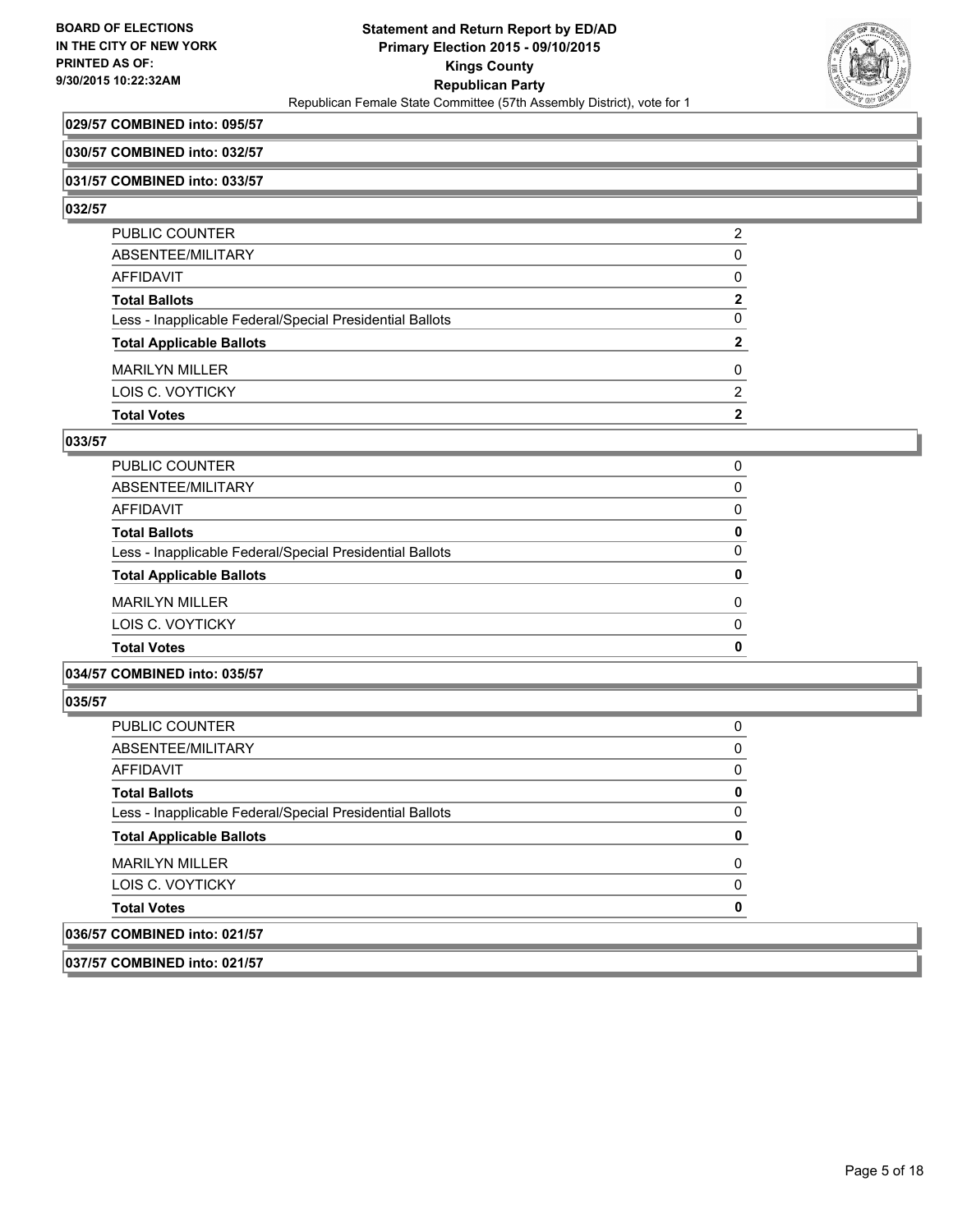

| <b>Total Votes</b>                                       | 0        |
|----------------------------------------------------------|----------|
| LOIS C. VOYTICKY                                         | $\Omega$ |
| <b>MARILYN MILLER</b>                                    | 0        |
| <b>Total Applicable Ballots</b>                          | 0        |
| Less - Inapplicable Federal/Special Presidential Ballots | 0        |
| <b>Total Ballots</b>                                     | 0        |
| <b>AFFIDAVIT</b>                                         | 0        |
| ABSENTEE/MILITARY                                        | 0        |
| <b>PUBLIC COUNTER</b>                                    | 0        |

### **039/57 COMBINED into: 035/57**

# **040/57 COMBINED into: 041/57**

#### **041/57**

| <b>Total Votes</b>                                       | n        |
|----------------------------------------------------------|----------|
| LOIS C. VOYTICKY                                         | $\Omega$ |
| <b>MARILYN MILLER</b>                                    | 0        |
| <b>Total Applicable Ballots</b>                          | 0        |
| Less - Inapplicable Federal/Special Presidential Ballots | 0        |
| <b>Total Ballots</b>                                     | 0        |
| AFFIDAVIT                                                | 0        |
| ABSENTEE/MILITARY                                        | 0        |
| PUBLIC COUNTER                                           | 0        |

#### **042/57 COMBINED into: 095/57**

#### **043/57**

| PUBLIC COUNTER                                           | 3        |
|----------------------------------------------------------|----------|
| ABSENTEE/MILITARY                                        | $\Omega$ |
| AFFIDAVIT                                                | 0        |
| <b>Total Ballots</b>                                     | 3        |
| Less - Inapplicable Federal/Special Presidential Ballots | 0        |
| <b>Total Applicable Ballots</b>                          | 3        |
| <b>MARILYN MILLER</b>                                    | 0        |
| LOIS C. VOYTICKY                                         | 3        |
| <b>Total Votes</b>                                       | 3        |
|                                                          |          |

#### **044/57**

| <b>PUBLIC COUNTER</b>                                    | 3        |
|----------------------------------------------------------|----------|
| ABSENTEE/MILITARY                                        | 0        |
| AFFIDAVIT                                                | $\Omega$ |
| <b>Total Ballots</b>                                     | 3        |
| Less - Inapplicable Federal/Special Presidential Ballots | 0        |
| <b>Total Applicable Ballots</b>                          | 3        |
| <b>MARILYN MILLER</b>                                    | 3        |
| LOIS C. VOYTICKY                                         | $\Omega$ |
| <b>Total Votes</b>                                       | 3        |
|                                                          |          |

# **045/57 COMBINED into: 046/57**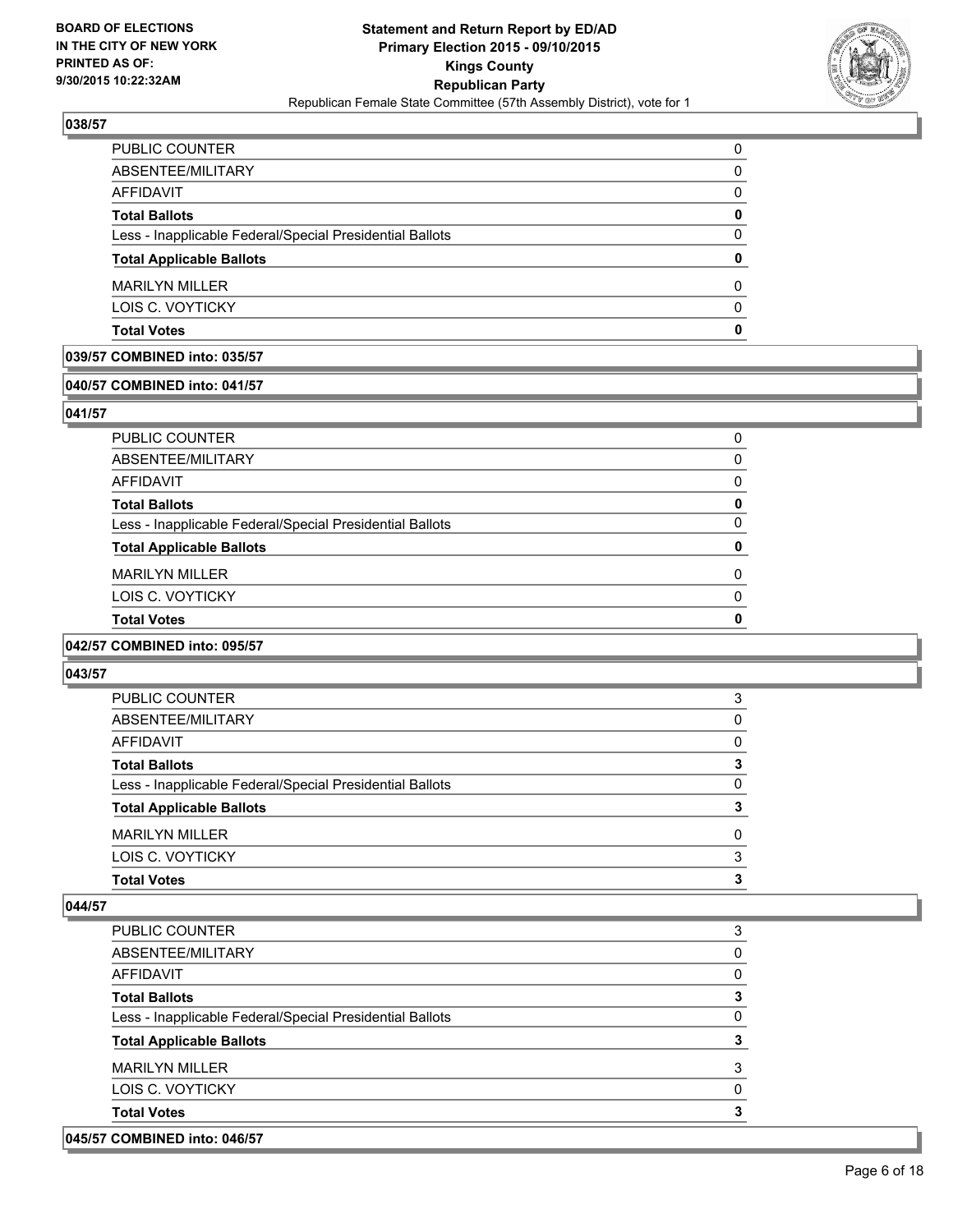

| PUBLIC COUNTER                                           | 0            |
|----------------------------------------------------------|--------------|
| ABSENTEE/MILITARY                                        | 0            |
| AFFIDAVIT                                                | 0            |
| <b>Total Ballots</b>                                     | $\mathbf{0}$ |
| Less - Inapplicable Federal/Special Presidential Ballots | $\Omega$     |
| <b>Total Applicable Ballots</b>                          | $\mathbf{0}$ |
| <b>MARILYN MILLER</b>                                    | 0            |
| LOIS C. VOYTICKY                                         | $\Omega$     |
| Total Votes                                              | $\mathbf{0}$ |

### **047/57**

| PUBLIC COUNTER                                           | 0 |
|----------------------------------------------------------|---|
| ABSENTEE/MILITARY                                        | 0 |
| <b>AFFIDAVIT</b>                                         | 0 |
| <b>Total Ballots</b>                                     | 0 |
| Less - Inapplicable Federal/Special Presidential Ballots | 0 |
| <b>Total Applicable Ballots</b>                          | 0 |
| <b>MARILYN MILLER</b>                                    | 0 |
| LOIS C. VOYTICKY                                         | 0 |
| <b>Total Votes</b>                                       | o |

# **048/57 COMBINED into: 050/57**

#### **049/57 COMBINED into: 050/57**

#### **050/57**

| <b>PUBLIC COUNTER</b>                                    |  |
|----------------------------------------------------------|--|
| ABSENTEE/MILITARY                                        |  |
| AFFIDAVIT                                                |  |
| <b>Total Ballots</b>                                     |  |
| Less - Inapplicable Federal/Special Presidential Ballots |  |
| <b>Total Applicable Ballots</b>                          |  |
| <b>MARILYN MILLER</b>                                    |  |
| LOIS C. VOYTICKY                                         |  |
| <b>Total Votes</b>                                       |  |
| 051/57 COMBINED into: 056/57                             |  |
| 052/57 COMBINED into: 055/57                             |  |

# **053/57 COMBINED into: 056/57**

**054/57 COMBINED into: 055/57**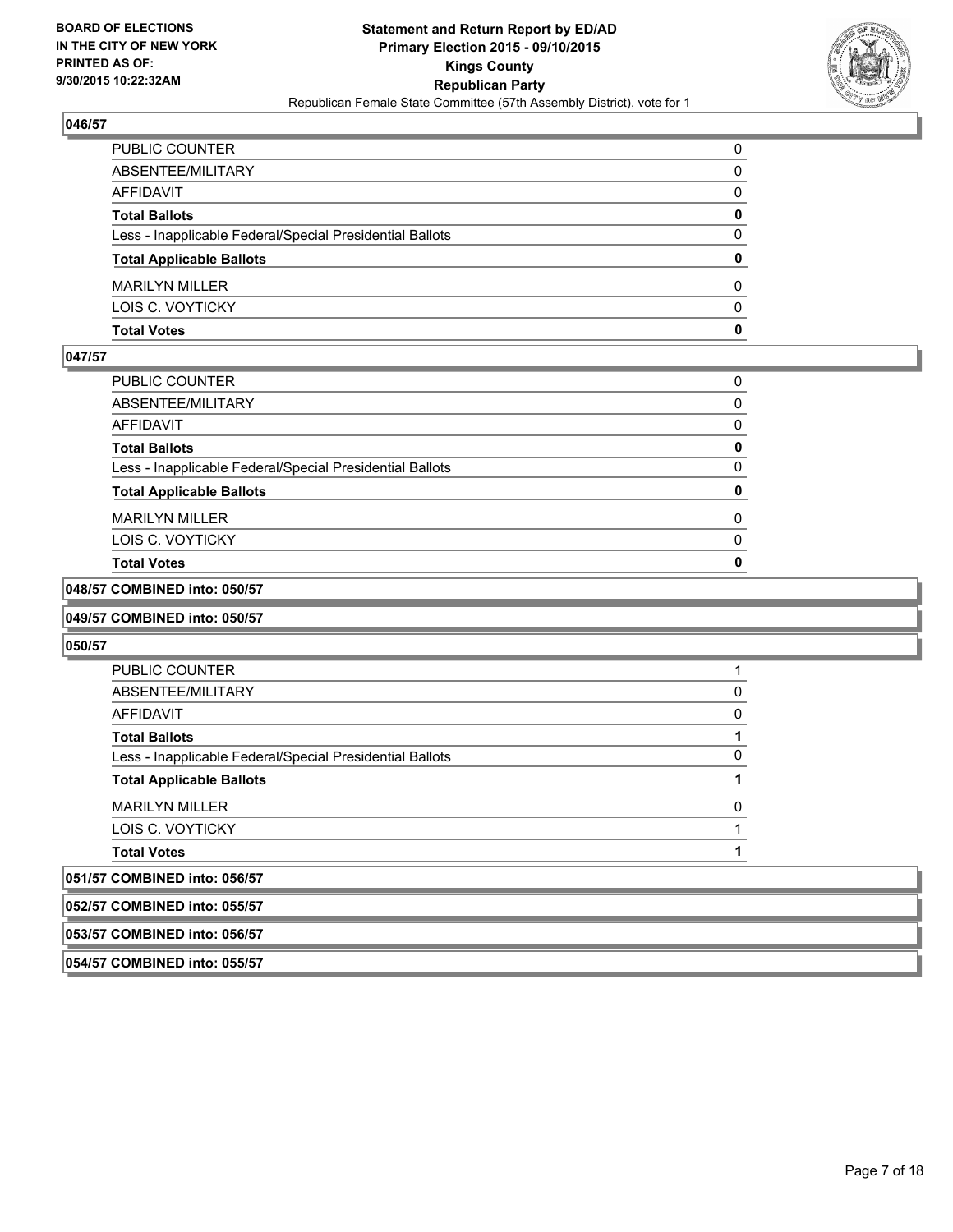

| PUBLIC COUNTER                                           |          |
|----------------------------------------------------------|----------|
| ABSENTEE/MILITARY                                        | 2        |
| AFFIDAVIT                                                | 0        |
| Total Ballots                                            | 3        |
| Less - Inapplicable Federal/Special Presidential Ballots | $\Omega$ |
| <b>Total Applicable Ballots</b>                          | 3        |
| <b>MARILYN MILLER</b>                                    | 0        |
| LOIS C. VOYTICKY                                         | 3        |
| Total Votes                                              | 3        |

#### **056/57**

| <b>Total Votes</b>                                       | 3            |
|----------------------------------------------------------|--------------|
| LOIS C. VOYTICKY                                         |              |
| <b>MARILYN MILLER</b>                                    | 2            |
| <b>Total Applicable Ballots</b>                          | 3            |
| Less - Inapplicable Federal/Special Presidential Ballots | $\mathbf{0}$ |
| <b>Total Ballots</b>                                     | 3            |
| AFFIDAVIT                                                | $\Omega$     |
| ABSENTEE/MILITARY                                        | $\Omega$     |
| PUBLIC COUNTER                                           | 3            |
|                                                          |              |

## **057/57**

| PUBLIC COUNTER                                           | 0            |
|----------------------------------------------------------|--------------|
| ABSENTEE/MILITARY                                        | $\mathbf{0}$ |
| AFFIDAVIT                                                | $\Omega$     |
| <b>Total Ballots</b>                                     | 0            |
| Less - Inapplicable Federal/Special Presidential Ballots | $\Omega$     |
| <b>Total Applicable Ballots</b>                          | $\mathbf{0}$ |
| <b>MARILYN MILLER</b>                                    | $\Omega$     |
| LOIS C. VOYTICKY                                         | $\Omega$     |
| Total Votes                                              | 0            |
|                                                          |              |

| PUBLIC COUNTER                                           |   |
|----------------------------------------------------------|---|
| ABSENTEE/MILITARY                                        | 0 |
| <b>AFFIDAVIT</b>                                         | 0 |
| <b>Total Ballots</b>                                     | Ω |
| Less - Inapplicable Federal/Special Presidential Ballots | O |
| <b>Total Applicable Ballots</b>                          |   |
| <b>MARILYN MILLER</b>                                    | ŋ |
| LOIS C. VOYTICKY                                         | n |
| <b>Total Votes</b>                                       |   |
|                                                          |   |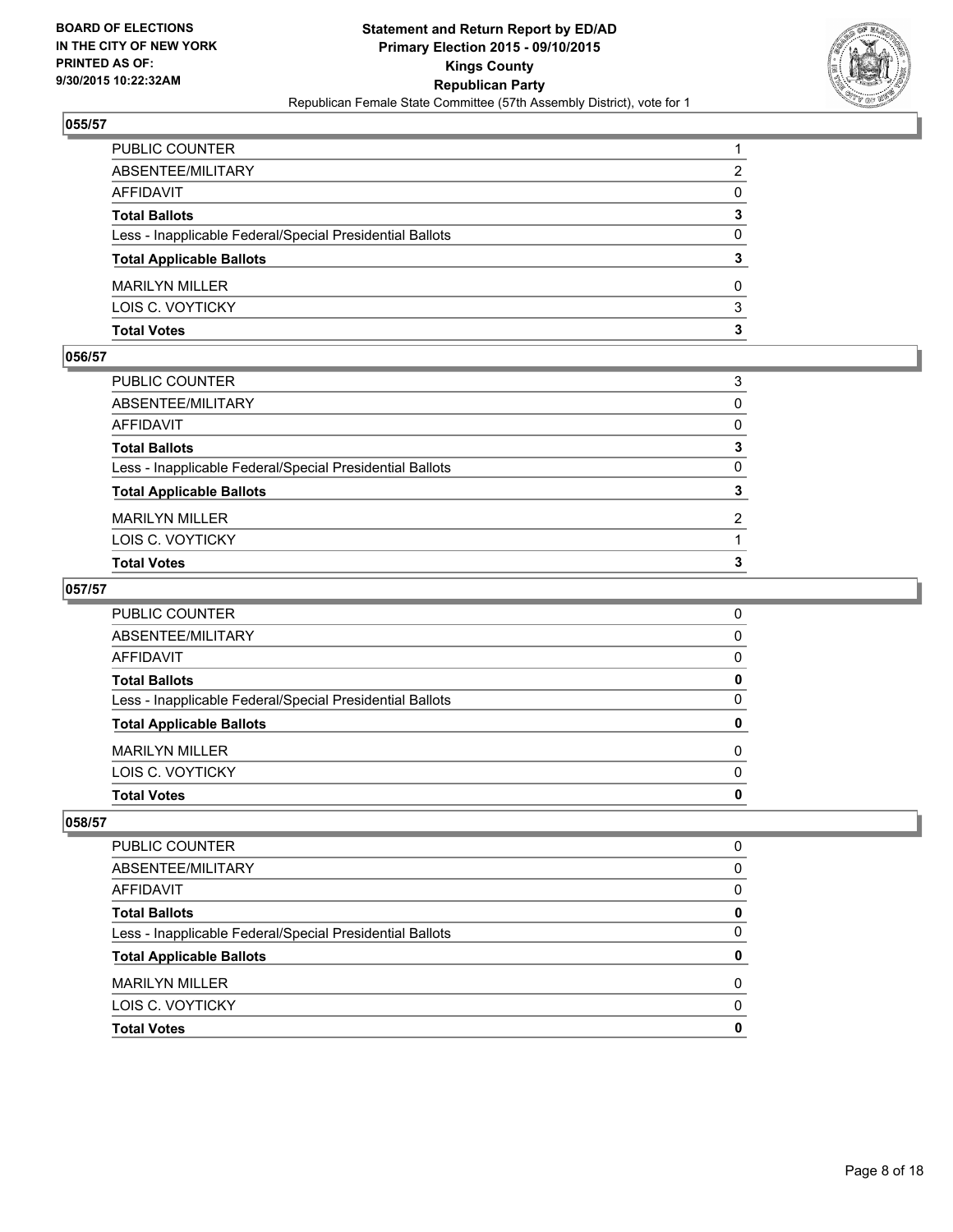

| PUBLIC COUNTER                                           | 0            |
|----------------------------------------------------------|--------------|
| ABSENTEE/MILITARY                                        | 0            |
| AFFIDAVIT                                                | 0            |
| <b>Total Ballots</b>                                     | $\mathbf{0}$ |
| Less - Inapplicable Federal/Special Presidential Ballots | $\Omega$     |
| <b>Total Applicable Ballots</b>                          | $\mathbf{0}$ |
| <b>MARILYN MILLER</b>                                    | 0            |
| LOIS C. VOYTICKY                                         | $\Omega$     |
| Total Votes                                              | $\mathbf{0}$ |

#### **060/57**

| LOIS C. VOYTICKY                                         | 2              |
|----------------------------------------------------------|----------------|
| <b>MARILYN MILLER</b>                                    | 0              |
| <b>Total Applicable Ballots</b>                          | $\mathbf{2}$   |
|                                                          |                |
| Less - Inapplicable Federal/Special Presidential Ballots | $\Omega$       |
| <b>Total Ballots</b>                                     | $\mathbf{2}$   |
| AFFIDAVIT                                                | $\Omega$       |
|                                                          |                |
| ABSENTEE/MILITARY                                        | $\Omega$       |
|                                                          |                |
| PUBLIC COUNTER                                           | $\overline{2}$ |

## **061/57**

| PUBLIC COUNTER                                           | 0            |
|----------------------------------------------------------|--------------|
| ABSENTEE/MILITARY                                        | $\mathbf{0}$ |
| AFFIDAVIT                                                | 0            |
| Total Ballots                                            | 0            |
| Less - Inapplicable Federal/Special Presidential Ballots | $\mathbf{0}$ |
| <b>Total Applicable Ballots</b>                          | $\mathbf{0}$ |
| MARILYN MILLER                                           | 0            |
| LOIS C. VOYTICKY                                         | $\mathbf{0}$ |
| <b>Total Votes</b>                                       | $\mathbf{0}$ |
|                                                          |              |

## **062/57 COMBINED into: 047/57**

| <sup>0</sup> |
|--------------|
|              |
| 0            |
| 0            |
| 0            |
| 0            |
| 0            |
| 0            |
| 0            |
|              |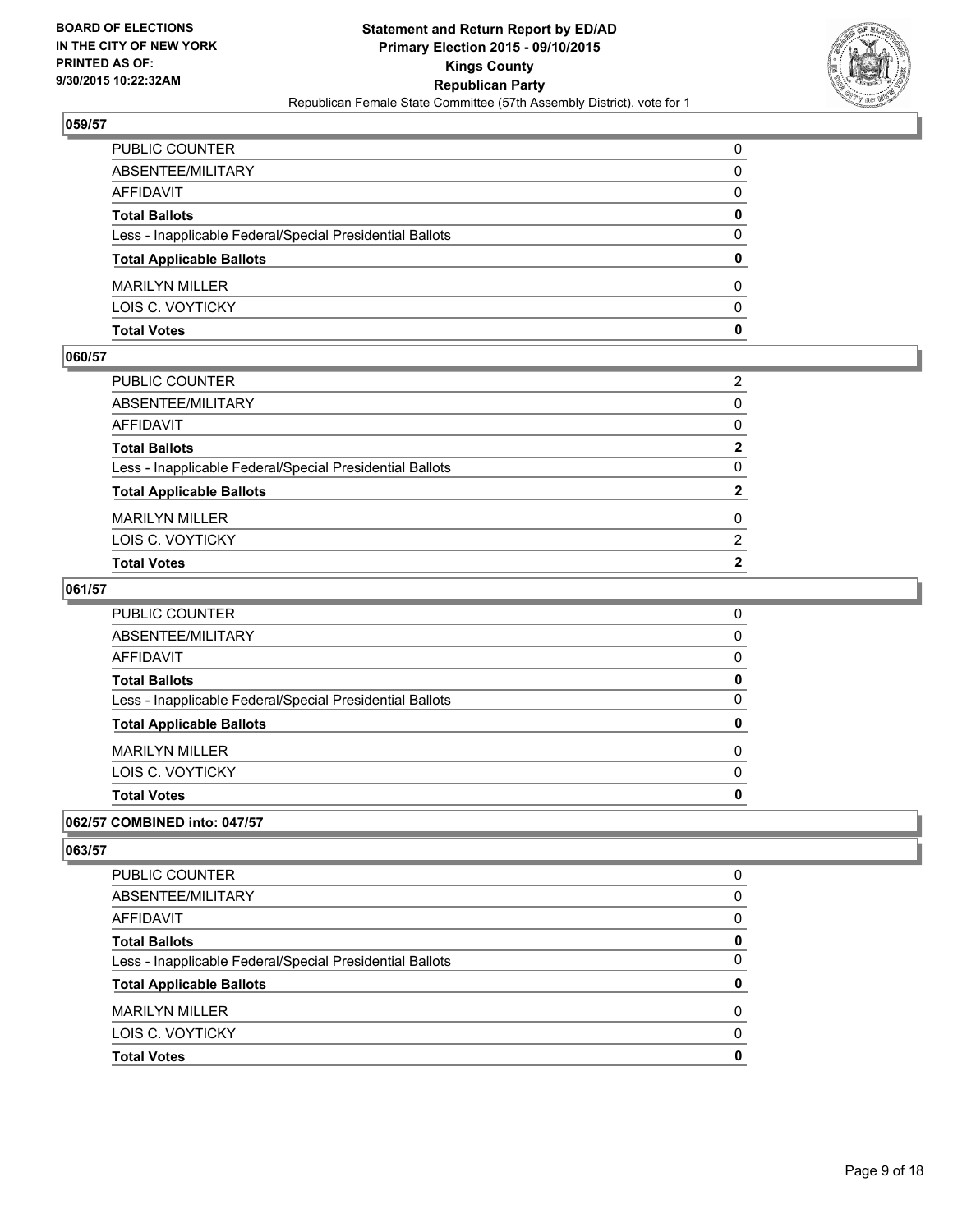

| PUBLIC COUNTER                                           | 0            |
|----------------------------------------------------------|--------------|
| ABSENTEE/MILITARY                                        | $\mathbf{0}$ |
| AFFIDAVIT                                                | 0            |
| Total Ballots                                            | 0            |
| Less - Inapplicable Federal/Special Presidential Ballots | $\Omega$     |
| <b>Total Applicable Ballots</b>                          | $\bf{0}$     |
| <b>MARILYN MILLER</b>                                    | 0            |
| LOIS C. VOYTICKY                                         | $\Omega$     |
| Total Votes                                              | $\mathbf{0}$ |

#### **065/57**

| PUBLIC COUNTER                                           |          |
|----------------------------------------------------------|----------|
| ABSENTEE/MILITARY                                        | 0        |
| AFFIDAVIT                                                | $\Omega$ |
| <b>Total Ballots</b>                                     |          |
| Less - Inapplicable Federal/Special Presidential Ballots | 0        |
| <b>Total Applicable Ballots</b>                          |          |
| MARILYN MILLER                                           | $\Omega$ |
| LOIS C. VOYTICKY                                         |          |
| <b>Total Votes</b>                                       |          |
|                                                          |          |

## **066/57**

| Total Votes                                              |          |
|----------------------------------------------------------|----------|
| LOIS C. VOYTICKY                                         | $\Omega$ |
| <b>MARILYN MILLER</b>                                    |          |
| <b>Total Applicable Ballots</b>                          |          |
| Less - Inapplicable Federal/Special Presidential Ballots | 0        |
| <b>Total Ballots</b>                                     |          |
| AFFIDAVIT                                                | $\Omega$ |
| ABSENTEE/MILITARY                                        | 0        |
| PUBLIC COUNTER                                           |          |

| PUBLIC COUNTER                                           |   |
|----------------------------------------------------------|---|
| ABSENTEE/MILITARY                                        | 0 |
| <b>AFFIDAVIT</b>                                         | 0 |
| <b>Total Ballots</b>                                     | Ω |
| Less - Inapplicable Federal/Special Presidential Ballots | O |
| <b>Total Applicable Ballots</b>                          |   |
| <b>MARILYN MILLER</b>                                    | ŋ |
| LOIS C. VOYTICKY                                         | n |
| <b>Total Votes</b>                                       |   |
|                                                          |   |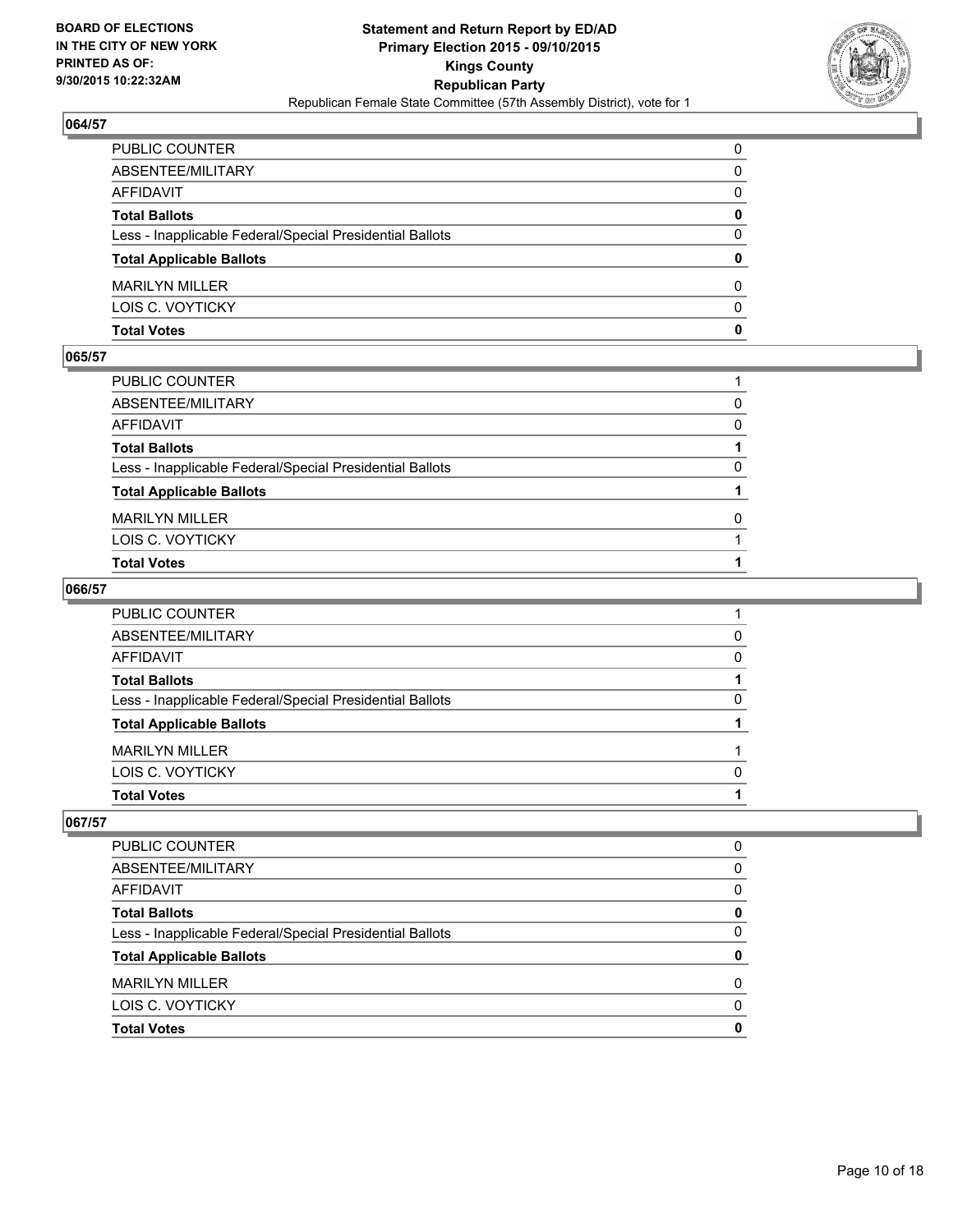

| PUBLIC COUNTER                                           | 0            |
|----------------------------------------------------------|--------------|
| ABSENTEE/MILITARY                                        | $\mathbf{0}$ |
| AFFIDAVIT                                                | 0            |
| Total Ballots                                            | 0            |
| Less - Inapplicable Federal/Special Presidential Ballots | $\Omega$     |
| <b>Total Applicable Ballots</b>                          | $\bf{0}$     |
| <b>MARILYN MILLER</b>                                    | 0            |
| LOIS C. VOYTICKY                                         | $\Omega$     |
| Total Votes                                              | $\mathbf{0}$ |

#### **069/57**

| PUBLIC COUNTER                                           | 2            |
|----------------------------------------------------------|--------------|
| ABSENTEE/MILITARY                                        | $\Omega$     |
| AFFIDAVIT                                                | $\Omega$     |
| <b>Total Ballots</b>                                     | $\mathbf{2}$ |
| Less - Inapplicable Federal/Special Presidential Ballots | $\Omega$     |
| <b>Total Applicable Ballots</b>                          | $\mathbf{2}$ |
| <b>MARILYN MILLER</b>                                    | 0            |
| LOIS C. VOYTICKY                                         | 2            |
| <b>Total Votes</b>                                       | $\mathbf{2}$ |
|                                                          |              |

## **070/57**

| Total Votes                                              |          |
|----------------------------------------------------------|----------|
| LOIS C. VOYTICKY                                         |          |
| <b>MARILYN MILLER</b>                                    | 0        |
| <b>Total Applicable Ballots</b>                          |          |
| Less - Inapplicable Federal/Special Presidential Ballots | 0        |
| <b>Total Ballots</b>                                     |          |
| AFFIDAVIT                                                | $\Omega$ |
| ABSENTEE/MILITARY                                        | 0        |
| PUBLIC COUNTER                                           |          |

| PUBLIC COUNTER                                           | 0            |
|----------------------------------------------------------|--------------|
| ABSENTEE/MILITARY                                        | <sup>0</sup> |
| AFFIDAVIT                                                | <sup>0</sup> |
| <b>Total Ballots</b>                                     |              |
| Less - Inapplicable Federal/Special Presidential Ballots | <sup>0</sup> |
| <b>Total Applicable Ballots</b>                          |              |
| <b>MARILYN MILLER</b>                                    | O            |
| LOIS C. VOYTICKY                                         | n            |
| <b>Total Votes</b>                                       |              |
|                                                          |              |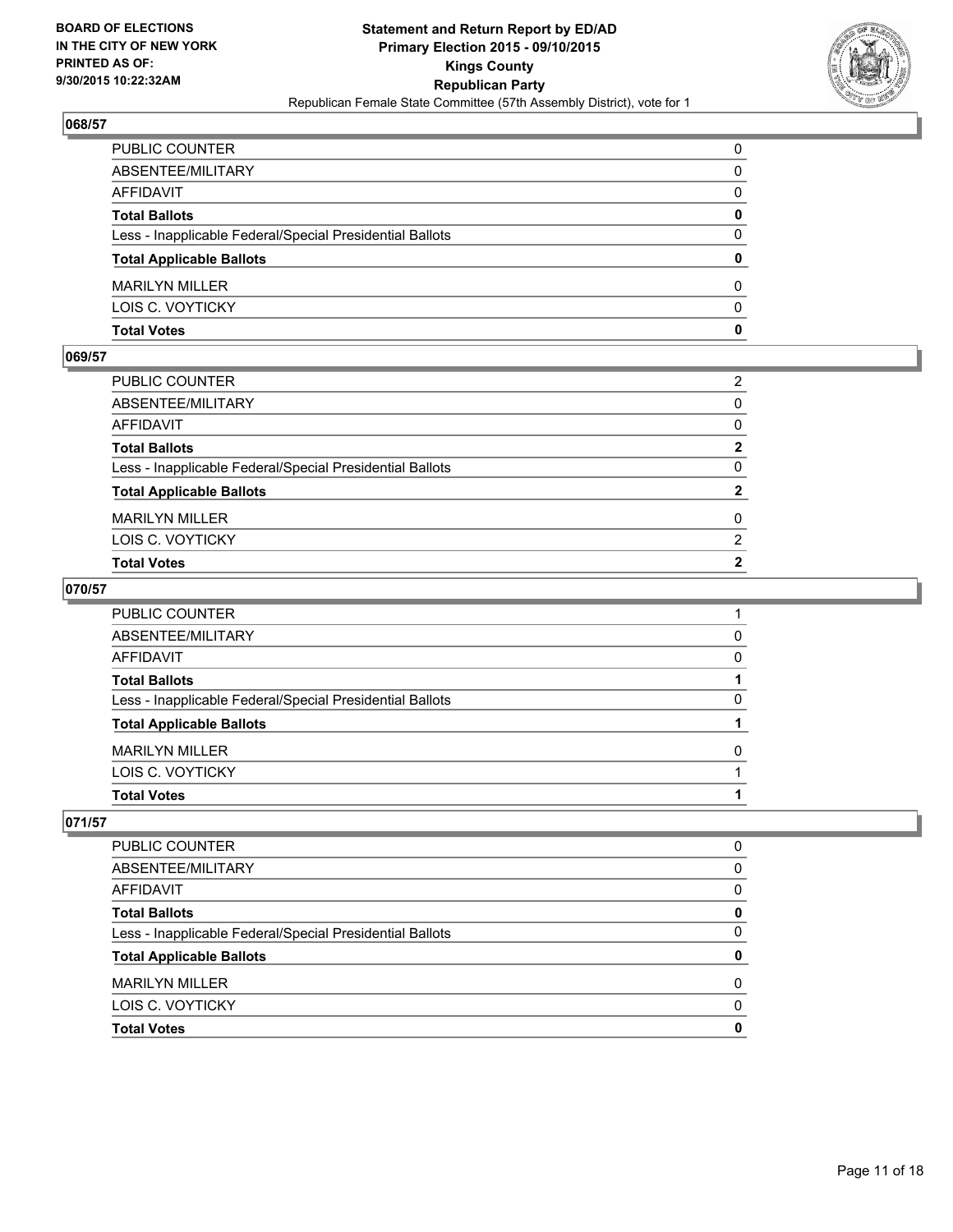

| PUBLIC COUNTER                                           | 0        |
|----------------------------------------------------------|----------|
| ABSENTEE/MILITARY                                        |          |
| AFFIDAVIT                                                | 0        |
| Total Ballots                                            |          |
| Less - Inapplicable Federal/Special Presidential Ballots | $\Omega$ |
| <b>Total Applicable Ballots</b>                          |          |
| <b>MARILYN MILLER</b>                                    |          |
| LOIS C. VOYTICKY                                         | $\Omega$ |
| Total Votes                                              |          |

#### **073/57**

| PUBLIC COUNTER                                           | 2            |
|----------------------------------------------------------|--------------|
| ABSENTEE/MILITARY                                        |              |
| AFFIDAVIT                                                | $\Omega$     |
| <b>Total Ballots</b>                                     | 3            |
| Less - Inapplicable Federal/Special Presidential Ballots | $\mathbf{0}$ |
| <b>Total Applicable Ballots</b>                          | 3            |
| <b>MARILYN MILLER</b>                                    | $\Omega$     |
| LOIS C. VOYTICKY                                         | 3            |
| <b>Total Votes</b>                                       | 3            |
|                                                          |              |

## **074/57**

| PUBLIC COUNTER                                           | 0            |
|----------------------------------------------------------|--------------|
| ABSENTEE/MILITARY                                        | $\mathbf{0}$ |
| AFFIDAVIT                                                | $\Omega$     |
| <b>Total Ballots</b>                                     | 0            |
| Less - Inapplicable Federal/Special Presidential Ballots | $\Omega$     |
| <b>Total Applicable Ballots</b>                          | $\mathbf{0}$ |
| <b>MARILYN MILLER</b>                                    | $\Omega$     |
| LOIS C. VOYTICKY                                         | $\Omega$     |
| Total Votes                                              | 0            |
|                                                          |              |

| PUBLIC COUNTER                                           |              |
|----------------------------------------------------------|--------------|
| ABSENTEE/MILITARY                                        | <sup>0</sup> |
| AFFIDAVIT                                                | <sup>0</sup> |
| <b>Total Ballots</b>                                     |              |
| Less - Inapplicable Federal/Special Presidential Ballots | <sup>0</sup> |
| <b>Total Applicable Ballots</b>                          |              |
| <b>MARILYN MILLER</b>                                    | n            |
| LOIS C. VOYTICKY                                         |              |
| <b>Total Votes</b>                                       |              |
|                                                          |              |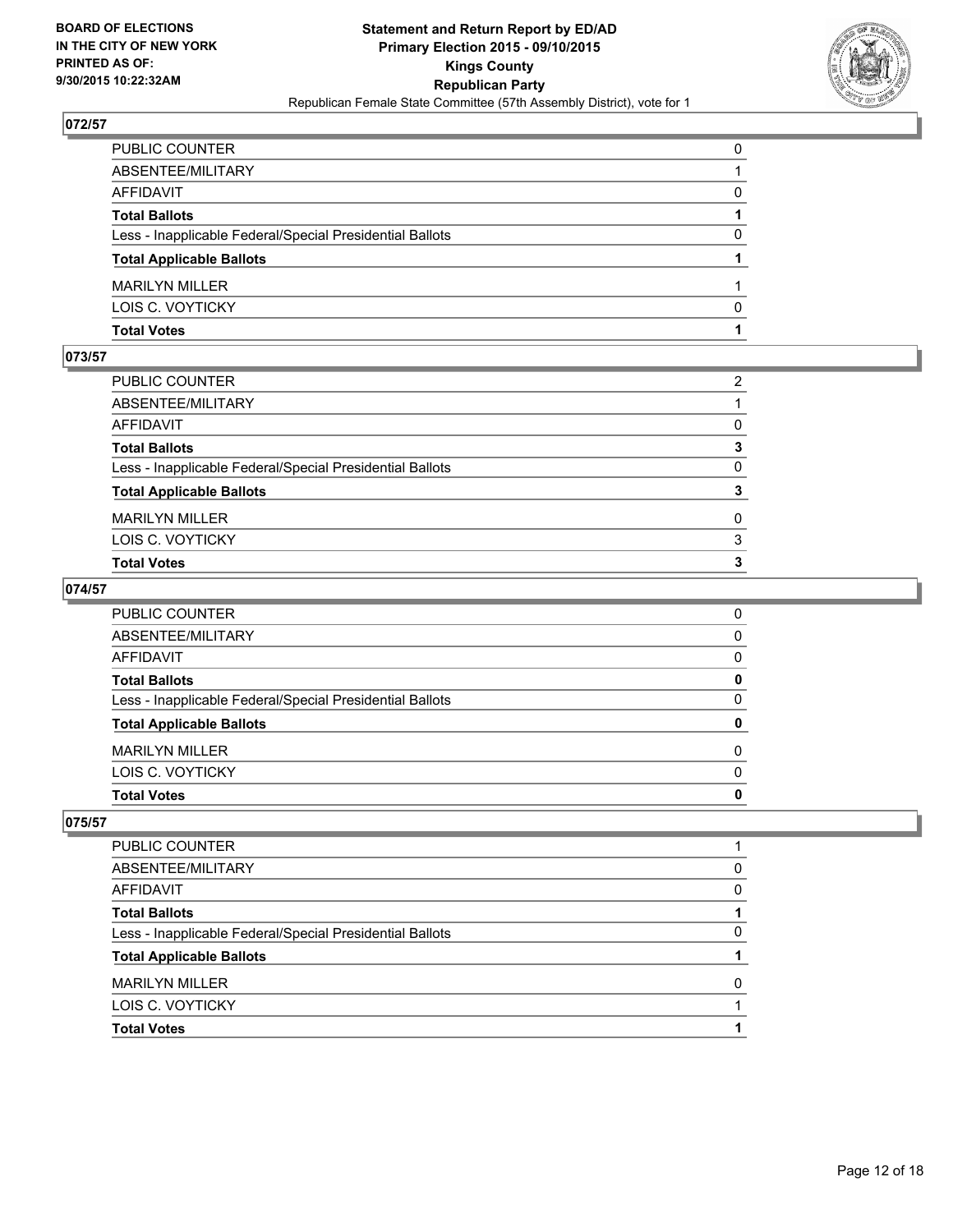

| PUBLIC COUNTER                                           | 4            |
|----------------------------------------------------------|--------------|
| ABSENTEE/MILITARY                                        | $\Omega$     |
| AFFIDAVIT                                                | $\mathbf{0}$ |
| Total Ballots                                            | 4            |
| Less - Inapplicable Federal/Special Presidential Ballots | 0            |
| <b>Total Applicable Ballots</b>                          | 4            |
| <b>MARILYN MILLER</b>                                    |              |
| LOIS C. VOYTICKY                                         | 2            |
| UNATTRIBUTABLE WRITE-IN (WRITE-IN)                       |              |
| Total Votes                                              | 4            |

#### **077/57**

| PUBLIC COUNTER                                           | 2              |
|----------------------------------------------------------|----------------|
| ABSENTEE/MILITARY                                        | $\Omega$       |
| AFFIDAVIT                                                | $\Omega$       |
| Total Ballots                                            | $\mathbf{2}$   |
| Less - Inapplicable Federal/Special Presidential Ballots | $\Omega$       |
| <b>Total Applicable Ballots</b>                          | $\overline{2}$ |
| <b>MARILYN MILLER</b>                                    | 0              |
| LOIS C. VOYTICKY                                         | 2              |
| <b>Total Votes</b>                                       | 2              |
|                                                          |                |

# **078/57**

| 0 |
|---|
| 0 |
| 0 |
| 0 |
| 0 |
| 0 |
| O |
| 0 |
| 0 |
|   |

| <b>PUBLIC COUNTER</b>                                    | 0 |
|----------------------------------------------------------|---|
| ABSENTEE/MILITARY                                        | 0 |
| AFFIDAVIT                                                | 0 |
| <b>Total Ballots</b>                                     | 0 |
| Less - Inapplicable Federal/Special Presidential Ballots | 0 |
| <b>Total Applicable Ballots</b>                          | 0 |
| <b>MARILYN MILLER</b>                                    | 0 |
| LOIS C. VOYTICKY                                         | 0 |
| <b>Total Votes</b>                                       | 0 |
|                                                          |   |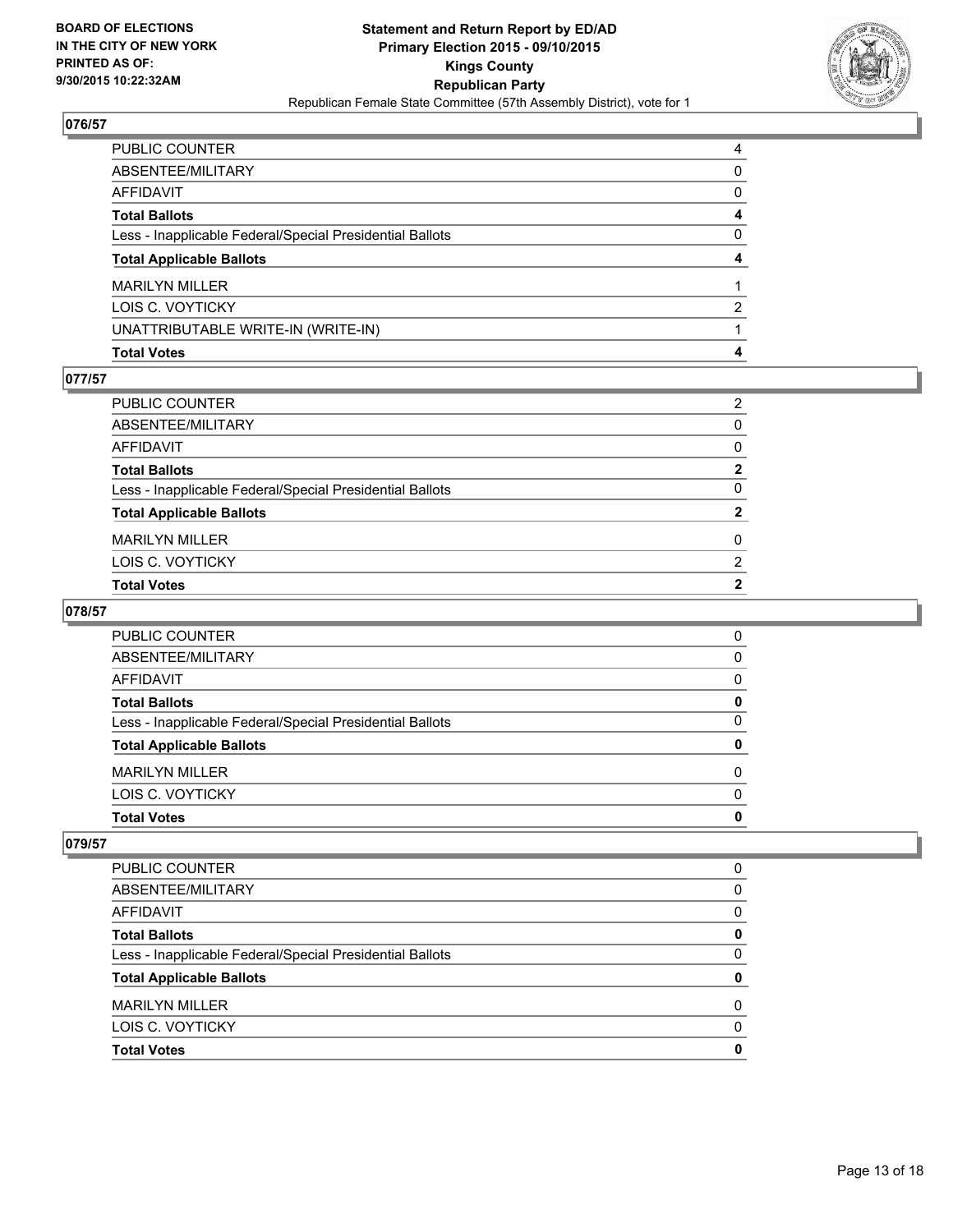

| PUBLIC COUNTER                                           | 0            |
|----------------------------------------------------------|--------------|
| ABSENTEE/MILITARY                                        | 0            |
| AFFIDAVIT                                                | 0            |
| <b>Total Ballots</b>                                     | $\mathbf{0}$ |
| Less - Inapplicable Federal/Special Presidential Ballots | $\Omega$     |
| <b>Total Applicable Ballots</b>                          | $\mathbf{0}$ |
| <b>MARILYN MILLER</b>                                    | 0            |
| LOIS C. VOYTICKY                                         | $\Omega$     |
| Total Votes                                              | $\mathbf{0}$ |

#### **081/57**

| <b>Total Votes</b>                                       | $\mathbf{0}$ |
|----------------------------------------------------------|--------------|
|                                                          |              |
| LOIS C. VOYTICKY                                         | 0            |
| <b>MARILYN MILLER</b>                                    | 0            |
| <b>Total Applicable Ballots</b>                          | 0            |
| Less - Inapplicable Federal/Special Presidential Ballots | 0            |
| <b>Total Ballots</b>                                     | 0            |
| <b>AFFIDAVIT</b>                                         | 0            |
| ABSENTEE/MILITARY                                        | 0            |
| PUBLIC COUNTER                                           | 0            |

#### **082/57 COMBINED into: 058/57**

#### **083/57**

| PUBLIC COUNTER                                           |              |
|----------------------------------------------------------|--------------|
| ABSENTEE/MILITARY                                        | <sup>0</sup> |
| AFFIDAVIT                                                | <sup>0</sup> |
| <b>Total Ballots</b>                                     |              |
| Less - Inapplicable Federal/Special Presidential Ballots | O            |
| <b>Total Applicable Ballots</b>                          |              |
| <b>MARILYN MILLER</b>                                    | O            |
| LOIS C. VOYTICKY                                         |              |
| <b>Total Votes</b>                                       |              |
|                                                          |              |

| <b>PUBLIC COUNTER</b>                                    | 0 |
|----------------------------------------------------------|---|
| ABSENTEE/MILITARY                                        | 0 |
| AFFIDAVIT                                                | 0 |
| <b>Total Ballots</b>                                     | 0 |
| Less - Inapplicable Federal/Special Presidential Ballots | 0 |
| <b>Total Applicable Ballots</b>                          | 0 |
| MARII YN MILLER                                          | 0 |
| LOIS C. VOYTICKY                                         | 0 |
| <b>Total Votes</b>                                       | 0 |
|                                                          |   |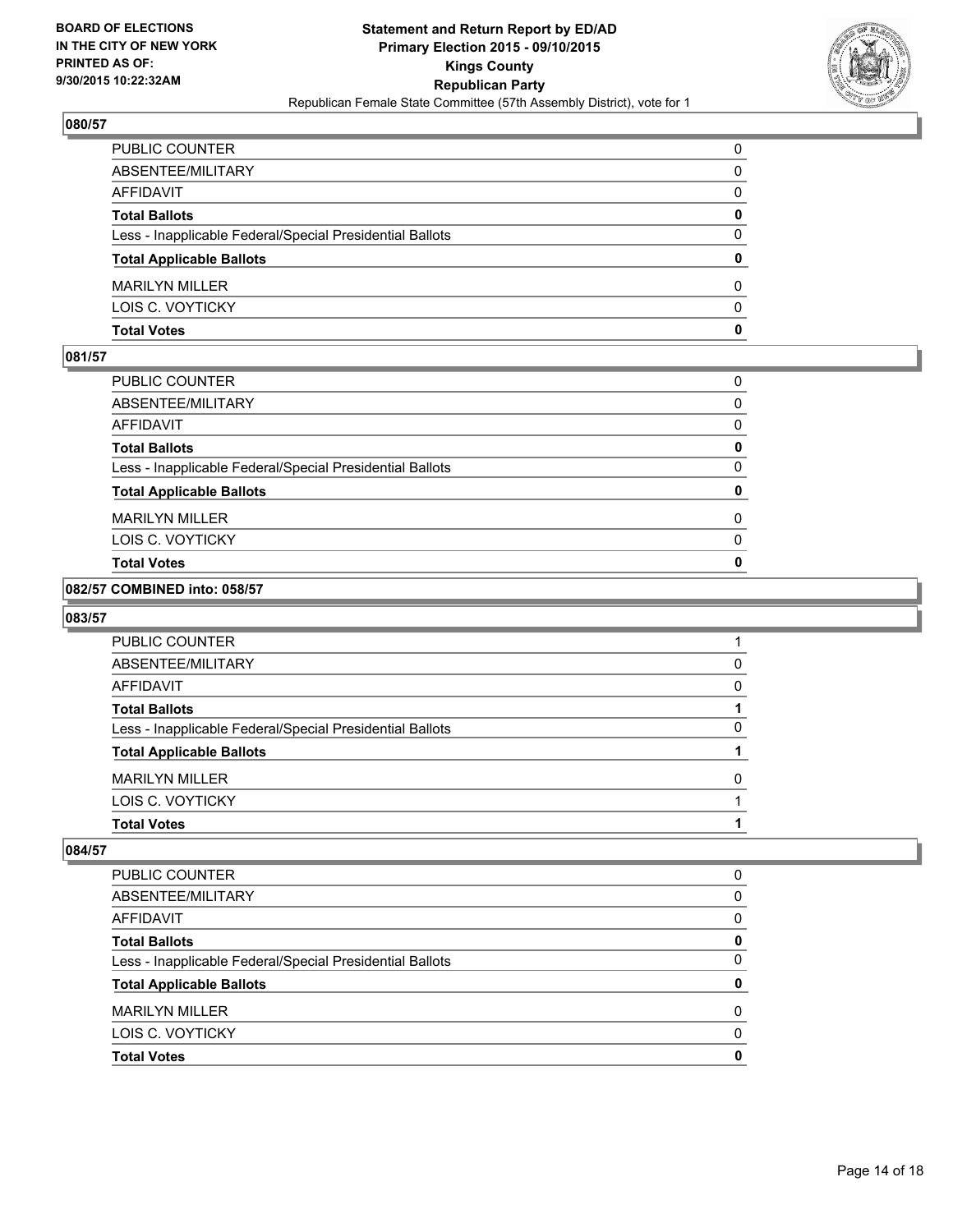

| PUBLIC COUNTER                                           |   |
|----------------------------------------------------------|---|
| ABSENTEE/MILITARY                                        | 0 |
| AFFIDAVIT                                                | 0 |
| <b>Total Ballots</b>                                     |   |
| Less - Inapplicable Federal/Special Presidential Ballots | 0 |
| <b>Total Applicable Ballots</b>                          |   |
| <b>MARILYN MILLER</b>                                    | 0 |
| LOIS C. VOYTICKY                                         |   |
| Total Votes                                              |   |

#### **086/57**

| PUBLIC COUNTER                                           | 0            |
|----------------------------------------------------------|--------------|
| ABSENTEE/MILITARY                                        | $\mathbf{0}$ |
| AFFIDAVIT                                                | $\Omega$     |
| <b>Total Ballots</b>                                     | 0            |
| Less - Inapplicable Federal/Special Presidential Ballots | $\mathbf{0}$ |
| <b>Total Applicable Ballots</b>                          | 0            |
| <b>MARILYN MILLER</b>                                    | 0            |
| LOIS C. VOYTICKY                                         | $\mathbf{0}$ |
| Total Votes                                              | $\mathbf{0}$ |
|                                                          |              |

## **087/57**

| PUBLIC COUNTER                                           |              |
|----------------------------------------------------------|--------------|
| ABSENTEE/MILITARY                                        |              |
| AFFIDAVIT                                                | 0            |
| <b>Total Ballots</b>                                     | $\mathbf{2}$ |
| Less - Inapplicable Federal/Special Presidential Ballots | $\mathbf{0}$ |
| <b>Total Applicable Ballots</b>                          | $\mathbf{2}$ |
| <b>MARILYN MILLER</b>                                    | $\Omega$     |
| LOIS C. VOYTICKY                                         | 2            |
| Total Votes                                              | $\mathbf{2}$ |

| PUBLIC COUNTER                                           | 3            |
|----------------------------------------------------------|--------------|
| ABSENTEE/MILITARY                                        | 0            |
| AFFIDAVIT                                                | 0            |
| <b>Total Ballots</b>                                     | 3            |
| Less - Inapplicable Federal/Special Presidential Ballots | <sup>0</sup> |
| <b>Total Applicable Ballots</b>                          |              |
| <b>MARILYN MILLER</b>                                    | 0            |
| LOIS C. VOYTICKY                                         | 3            |
| <b>Total Votes</b>                                       | 3            |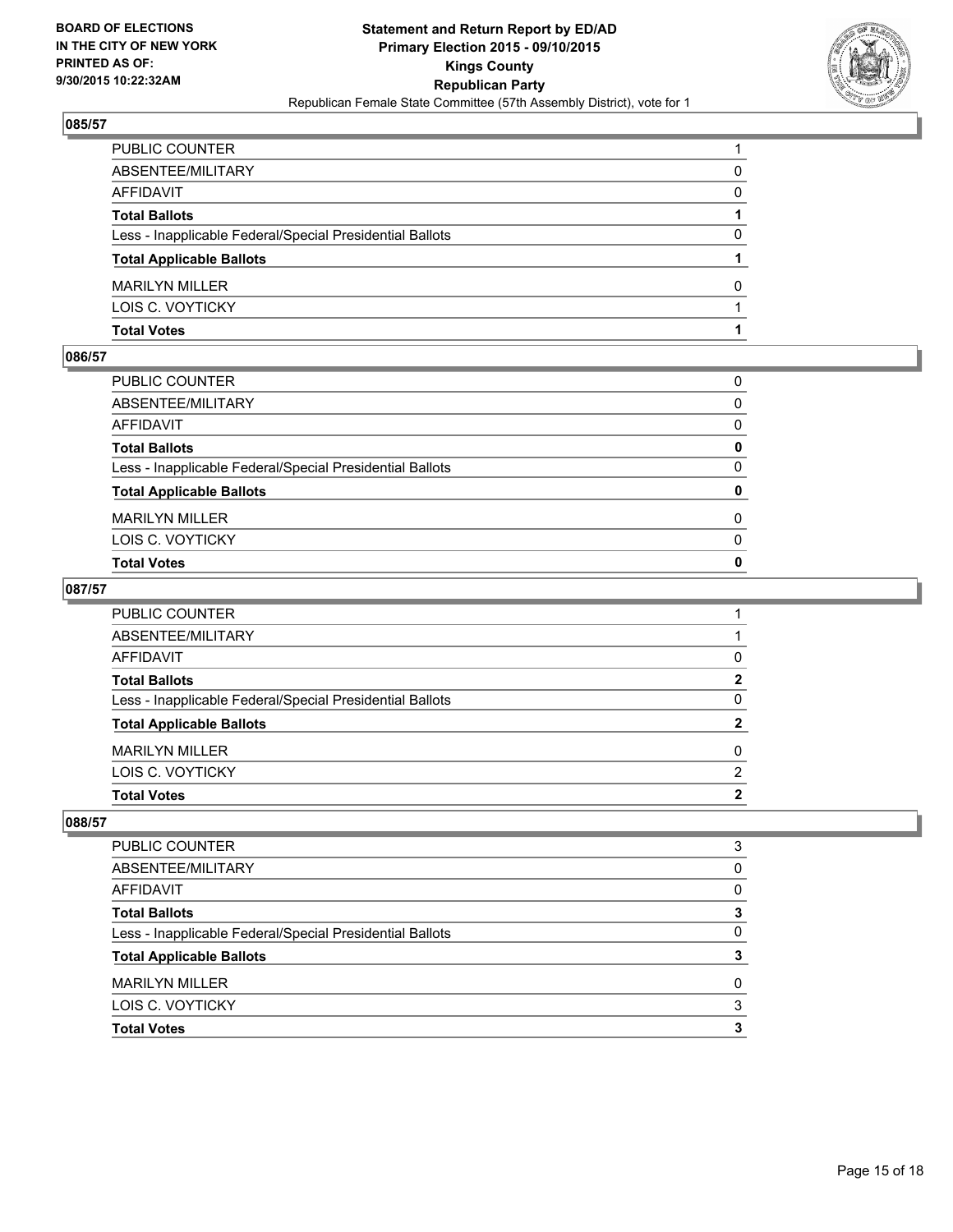

| PUBLIC COUNTER                                           |              |
|----------------------------------------------------------|--------------|
| ABSENTEE/MILITARY                                        | 0            |
| AFFIDAVIT                                                | $\mathbf{0}$ |
| Total Ballots                                            |              |
| Less - Inapplicable Federal/Special Presidential Ballots | 0            |
| <b>Total Applicable Ballots</b>                          |              |
| <b>MARILYN MILLER</b>                                    | 0            |
| LOIS C. VOYTICKY                                         |              |
| Total Votes                                              |              |

#### **090/57**

| PUBLIC COUNTER                                           | 0            |
|----------------------------------------------------------|--------------|
| ABSENTEE/MILITARY                                        | $\mathbf{0}$ |
| AFFIDAVIT                                                | $\mathbf{0}$ |
| <b>Total Ballots</b>                                     | $\mathbf{0}$ |
| Less - Inapplicable Federal/Special Presidential Ballots | $\mathbf{0}$ |
| <b>Total Applicable Ballots</b>                          | $\mathbf{0}$ |
| <b>MARILYN MILLER</b>                                    | 0            |
| LOIS C. VOYTICKY                                         | $\mathbf{0}$ |
| <b>Total Votes</b>                                       | $\mathbf{0}$ |
|                                                          |              |

## **091/57**

| Total Votes                                              | 0        |
|----------------------------------------------------------|----------|
| LOIS C. VOYTICKY                                         | $\Omega$ |
| <b>MARILYN MILLER</b>                                    | $\Omega$ |
| <b>Total Applicable Ballots</b>                          | 0        |
| Less - Inapplicable Federal/Special Presidential Ballots | 0        |
| <b>Total Ballots</b>                                     | 0        |
| AFFIDAVIT                                                | $\Omega$ |
| ABSENTEE/MILITARY                                        | $\Omega$ |
| PUBLIC COUNTER                                           | 0        |

| PUBLIC COUNTER                                           |   |
|----------------------------------------------------------|---|
| ABSENTEE/MILITARY                                        | 0 |
| <b>AFFIDAVIT</b>                                         | 0 |
| <b>Total Ballots</b>                                     | Ω |
| Less - Inapplicable Federal/Special Presidential Ballots | O |
| <b>Total Applicable Ballots</b>                          |   |
| <b>MARILYN MILLER</b>                                    | ŋ |
| LOIS C. VOYTICKY                                         | n |
| <b>Total Votes</b>                                       |   |
|                                                          |   |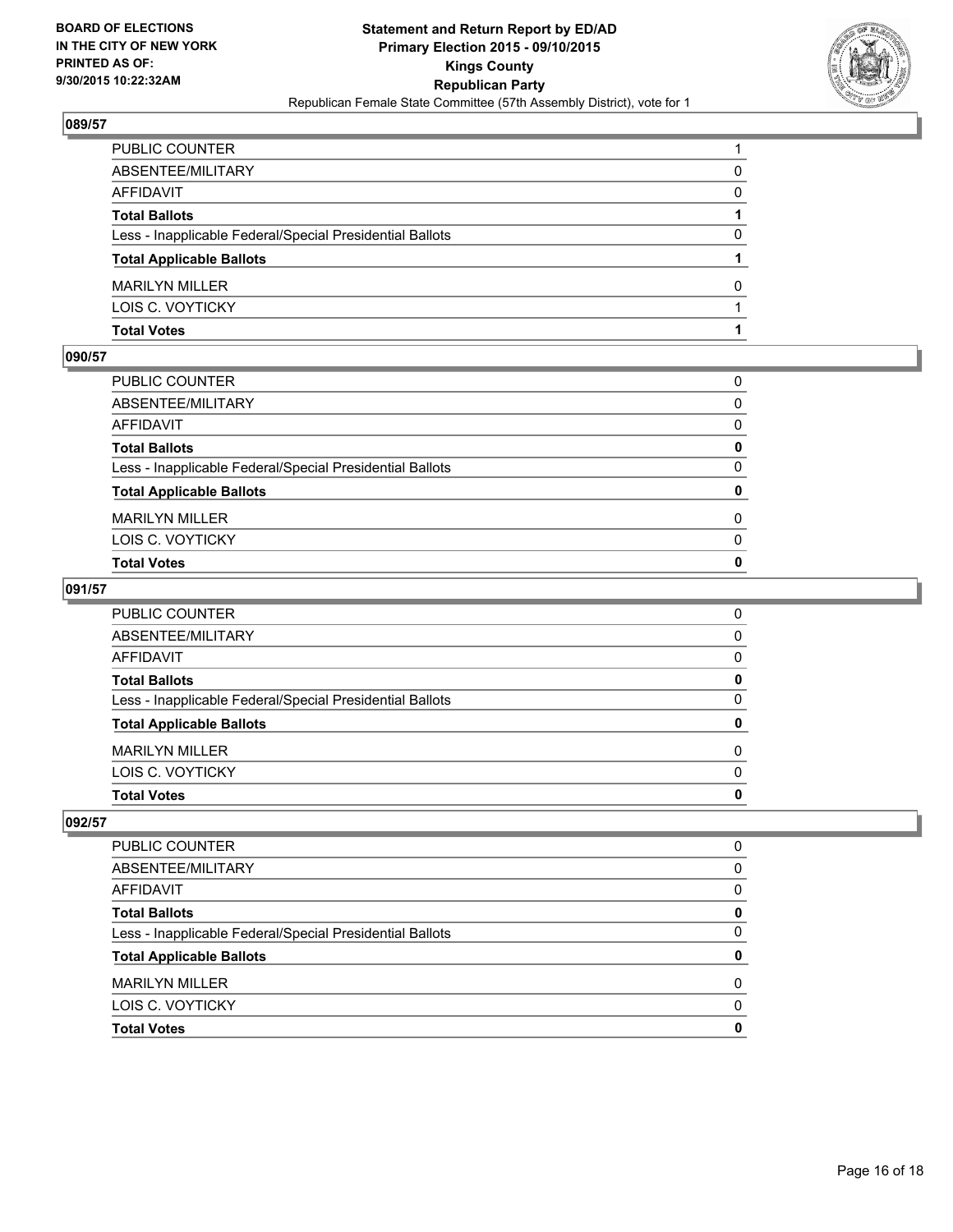

| PUBLIC COUNTER                                           | 0            |
|----------------------------------------------------------|--------------|
| ABSENTEE/MILITARY                                        | $\mathbf{0}$ |
| AFFIDAVIT                                                | 0            |
| Total Ballots                                            | 0            |
| Less - Inapplicable Federal/Special Presidential Ballots | $\Omega$     |
| <b>Total Applicable Ballots</b>                          | $\bf{0}$     |
| <b>MARILYN MILLER</b>                                    | 0            |
| LOIS C. VOYTICKY                                         | $\Omega$     |
| Total Votes                                              | $\mathbf{0}$ |

### **094/57**

| PUBLIC COUNTER                                           |          |
|----------------------------------------------------------|----------|
| ABSENTEE/MILITARY                                        | $\Omega$ |
| AFFIDAVIT                                                | 0        |
| <b>Total Ballots</b>                                     |          |
| Less - Inapplicable Federal/Special Presidential Ballots | 0        |
| <b>Total Applicable Ballots</b>                          |          |
| <b>MARILYN MILLER</b>                                    |          |
| LOIS C. VOYTICKY                                         | 0        |
| <b>Total Votes</b>                                       |          |
|                                                          |          |

## **095/57**

| PUBLIC COUNTER                                           |   |
|----------------------------------------------------------|---|
| ABSENTEE/MILITARY                                        | 0 |
| AFFIDAVIT                                                | 0 |
| Total Ballots                                            |   |
| Less - Inapplicable Federal/Special Presidential Ballots | 0 |
| <b>Total Applicable Ballots</b>                          |   |
| MARILYN MILLER                                           | 0 |
| LOIS C. VOYTICKY                                         |   |
| <b>Total Votes</b>                                       |   |
|                                                          |   |

## **096/57 COMBINED into: 002/57**

| 0<br><sup>0</sup><br>0 |
|------------------------|
|                        |
|                        |
| 0                      |
| 0                      |
| 0                      |
| 0                      |
| 0                      |
| 0                      |
|                        |